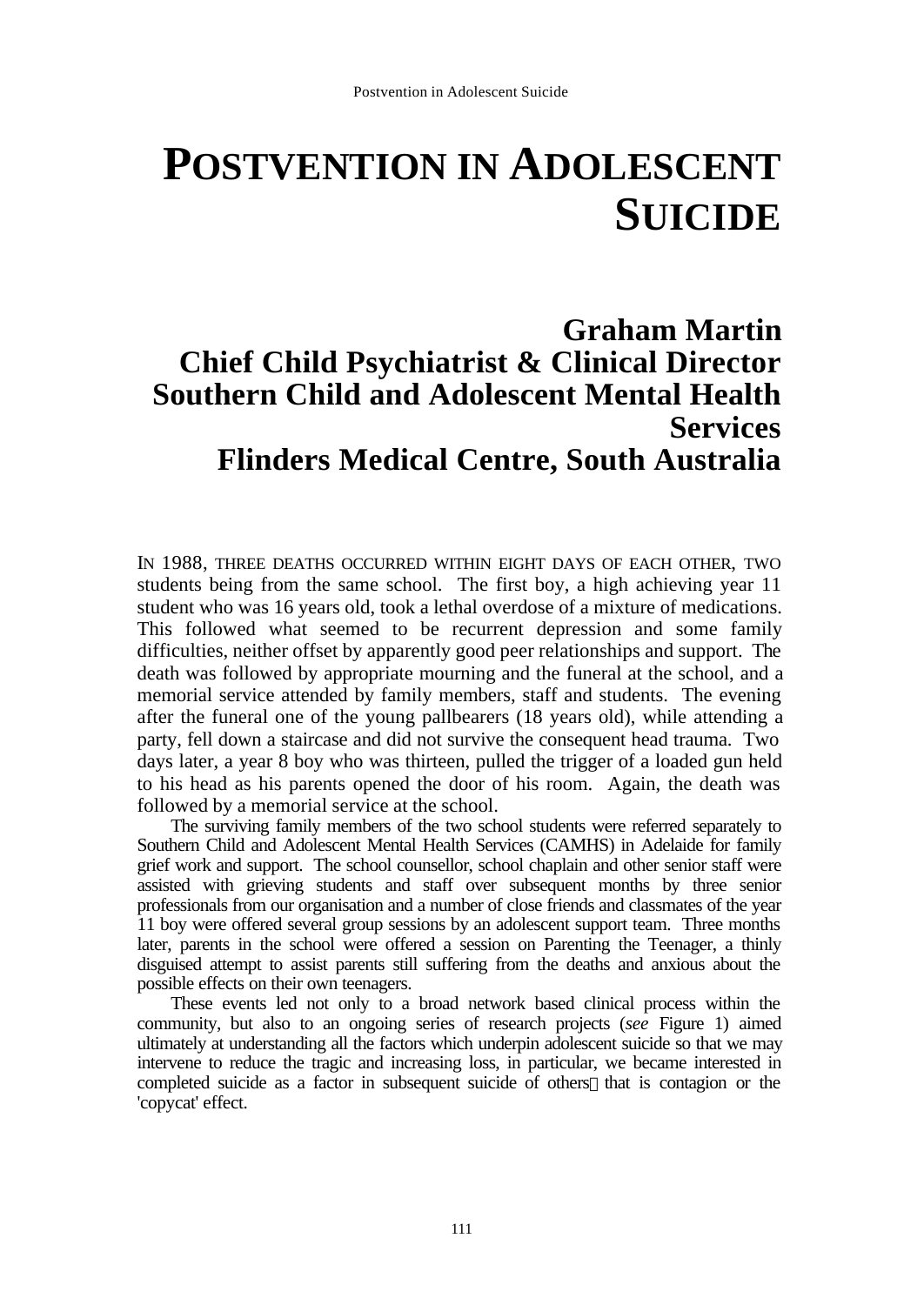# *Figure 1*





### **The First Study**

The literature on teenage suicide reports some evidence for a completed suicide having an influence on others leading to 'copycat' effects (or contagion) and 'clustering' (Motto 1970; Phillips 1977; Goldney 1989), whether this is a direct local effect or through reporting in the press. There is argument about such an effect and it is not clear how it may be mediated. However, the proximity in time of the deaths (at least two of which were probable suicide) led to the belief that there was a connection and, as a result, there were concerns about the effects of the suicides on other students in the school, particularly those close to the deceased. It was decided to investigate precisely what the effect of the deaths was on those remaining at school.

In early 1989, during the preliminary negotiations with the school, concerns were raised that a questionnaire about suicide might itself influence young people to attempt suicide, particularly those upset by what had occurred. A compromise resulted and it was agreed to investigate only students in year 10 (aged 13 to 17) that is, no student from either year in which deaths occurred. Interpretation of results to be presented should take into account the possible 'watering down' of any effects shown by the students not having had a day-today contact with the suicides prior to death. Students from the index school were compared with year 10 students from two other coeducational schools of similar demographic background.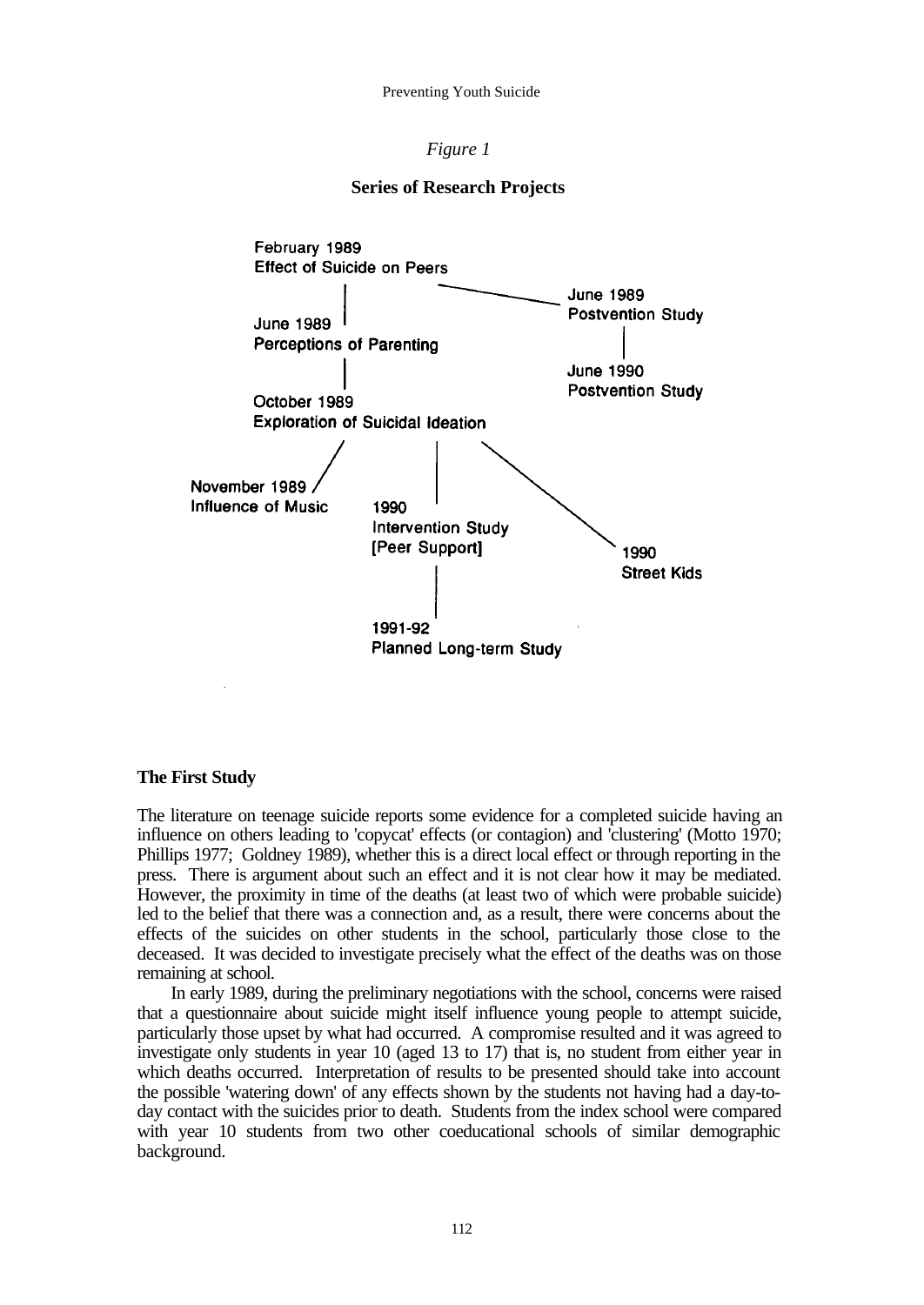The following hypotheses were tested:

- <sup>n</sup> that knowledge of a completed suicide of a peer is associated with increased suicidal ideation among adolescents attending the same school;
- <sup>n</sup> that knowledge of a completed suicide of a peer is associated with increased depression among adolescents attending the same school.

In addition, we sought to confirm previous reports that associations exist between depression, suicidal ideation and acts of deliberate self-harm in adolescents.

# **Questionnaire**

A composite self report questionnaire was prepared, including questions on behaviour and self-esteem, suicidal thoughts, deliberate self-harm, risk-taking behaviour, drug and alcohol use, and reported exposure to a variety of real and television events. The results from self report risk-taking and drug and alcohol use questionnaires are reported elsewhere (in preparation). The questionnaire included the Achenbach Youth Self Report (YSR)—it seems that numbers are appropriate sometimes, words, sometimes—which relates to the previous six months and contains a 'Depressed' subscale. This was used to provide a measure of depressive thoughts and affect. We used question 18 ('I deliberately try to hurt or kill myself') to provide information on what we have termed 'deliberate self-harm' and question 91 ('I have thoughts about suicide'), for information about suicidal ideation.

# **Results**

Questionnaires were returned by 357 individuals. Response rates of fully completed questionnaires were 92 per cent for the index school and 87.5 per cent for the controls. The mean age of the students was 14 years with a range of 13 to 17. There was no difference in mean age between schools. The ratio of males to females was M 159:F 198 (M 44.5 per cent:F 55.5 per cent). There was no significant difference in the ratio between the index school and controls.

# *Reported exposure to suicide*

Overall, 263 students (74.9 per cent) reported that they had not been exposed to completed suicide in the past year, 75 (21.4 per cent) reporting having been exposed once or twice and 13 (3.7 per cent) reporting exposure more than twice. As expected, more students from the index school reported exposure to suicide than students from control schools. Of the index school students, 47.4 per cent reported exposure once or twice in the past year and 8.4 per cent reported more than two exposures. In contrast, 11.7 per cent of the control students reported exposure once or twice and 1.95 per cent reported more than two exposures. Within the control group, more students from the school geographically closer to the index school reported suicide than from the more distant school. There was no significant association between school attended and degree of reported exposure to suicide on television where only 110 claimed no exposure. One hundred and fifty-seven claimed exposure to one or two episodes and 85 claimed exposure more than twice.

Overall, more girls (30.3 per cent) claimed to have been exposed to completed suicide than boys (18.6 per cent), but the difference was smaller for the index school (F 66.0 per cent:M 48.7 per cent) even after excluding the students new to the school in the current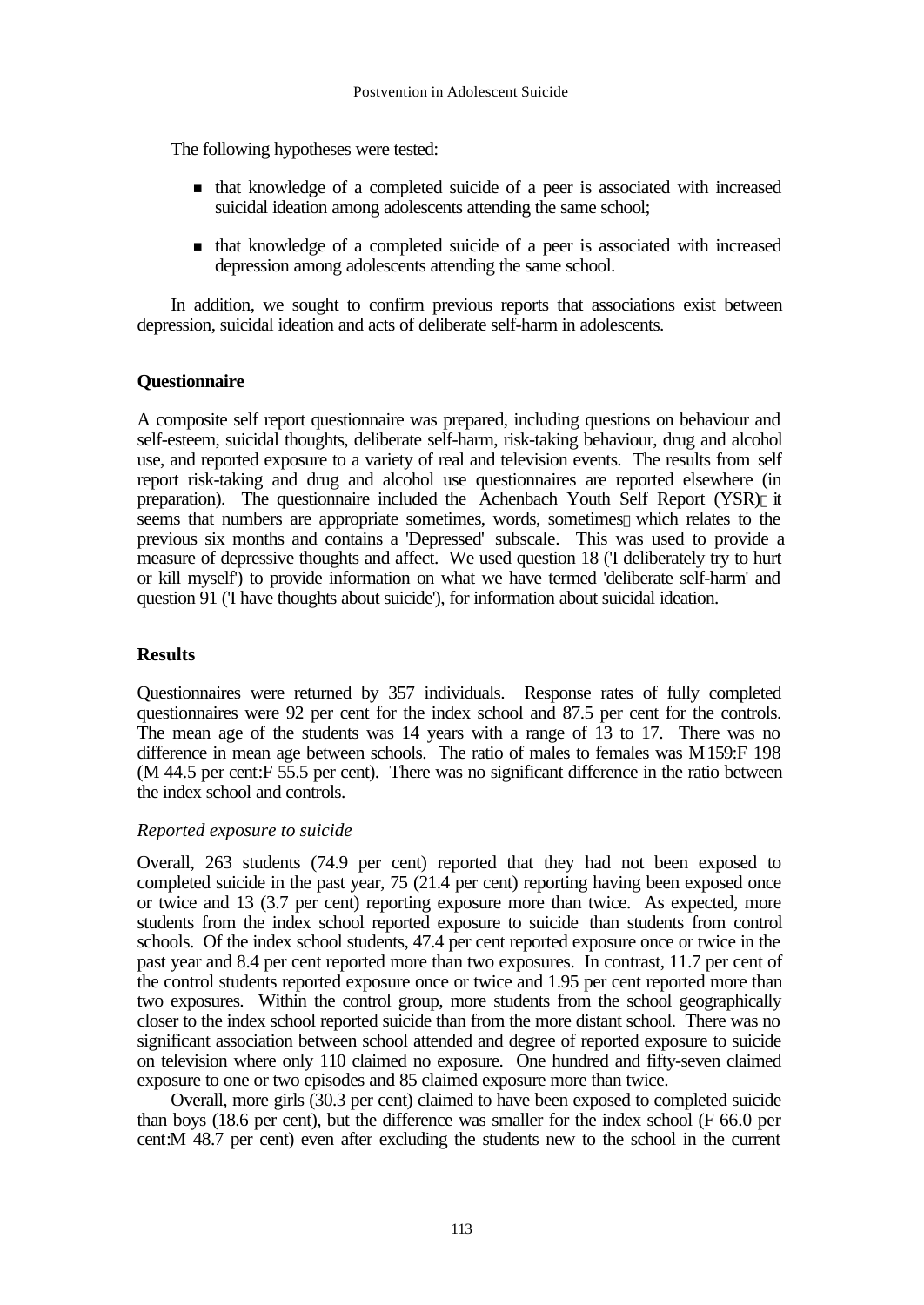year. In contrast, with television suicide girls in the study overall claimed to have seen fewer episodes than boys (girls 35.8 per cent 'Never' as opposed to boys 25.8 per cent: girls 20.2 per cent 'more than two' as opposed to boys 28.9 per cent).

# **Depression**

Because the Youth Self Report 'depressed' subscales are constructed differently for males and females, data relating to depression is presented differently for boys and girls. The mean depressed subscale score for males was 11.32 with a range of 0-29.

Eight males (5.26 per cent) scored over the 2SD cutoff suggested by Achenbach for case identification and could be considered to be of clinical significance. Analysis of variance showed no significant difference between the means of index and control groups. For females, the mean depressed subscale score was 18.40 with a range of 0-50. Fourteen females scored over the 2SD cut off for case identification and could be considered to be of clinical significance. Analysis of variance suggested there was no significant difference between the means of index and control groups. Of particular note, there was no statistical evidence of higher levels of reported depression in the index school.

# *Depression and knowledge of a suicide*

Both for males and females, a significant difference in mean depressed subscale scores existed for those claiming exposure to completed suicide when compared with those claiming no exposure (*see* Table 1).

# *Table 1*

# **Mean Depression Subscale Scores** No Suicide Claimed Suicide Sex Exposure N Exposure N Exposure Sex  $P = \sum_{n=1}^{\infty}$   $N$  F Test p = Males 10.63 +/- 5.83 122 14.43 +/- 9.14 28 8.23 <.005<br>Females 16.77 +/- 9.68 133 22.07 +/- 10.10 58 11.80 <.001 Females 16.77 +/- 9.68 133 22.07 +/- 10.10 58 11.80 <.001

# **Depression and Suicide Exposure**

In contrast, no difference in means existed for either males or females between those claiming exposure to television suicide versus those claiming no exposure.

When comparing index versus control groups, a positive association between reported exposure to suicide and higher depression score reached significance only in the control group (*see* Table 2).

# *Table 2*

# **Depression and Suicide Exposure Mean Depression Subscale Scores**

| Group   | <b>Sex</b>     | No Suicide<br>Exposure |     | Claimed Suicide<br>Exposure(s) | N  | F Test | $n =$ |
|---------|----------------|------------------------|-----|--------------------------------|----|--------|-------|
| Index   | <b>Males</b>   | $10.60 + - 5.49$       | 20  | $13.83 + - 6.80$               | 18 | 2.62   | .11   |
|         | <b>Females</b> | $17.55 + (-8.88)$      | 20  | $19.67 + - 9.71$               | 33 | .63    | .43   |
| Control | <b>Males</b>   | $10.64 + - 5.92$       | 102 | $15.50 + - 10.46$              | 10 | 5.23   | .024  |
|         | <b>Females</b> | $16.63 + - 9.85$       | 113 | $25.24 + -9.90$                | 25 | 15.62  | .0001 |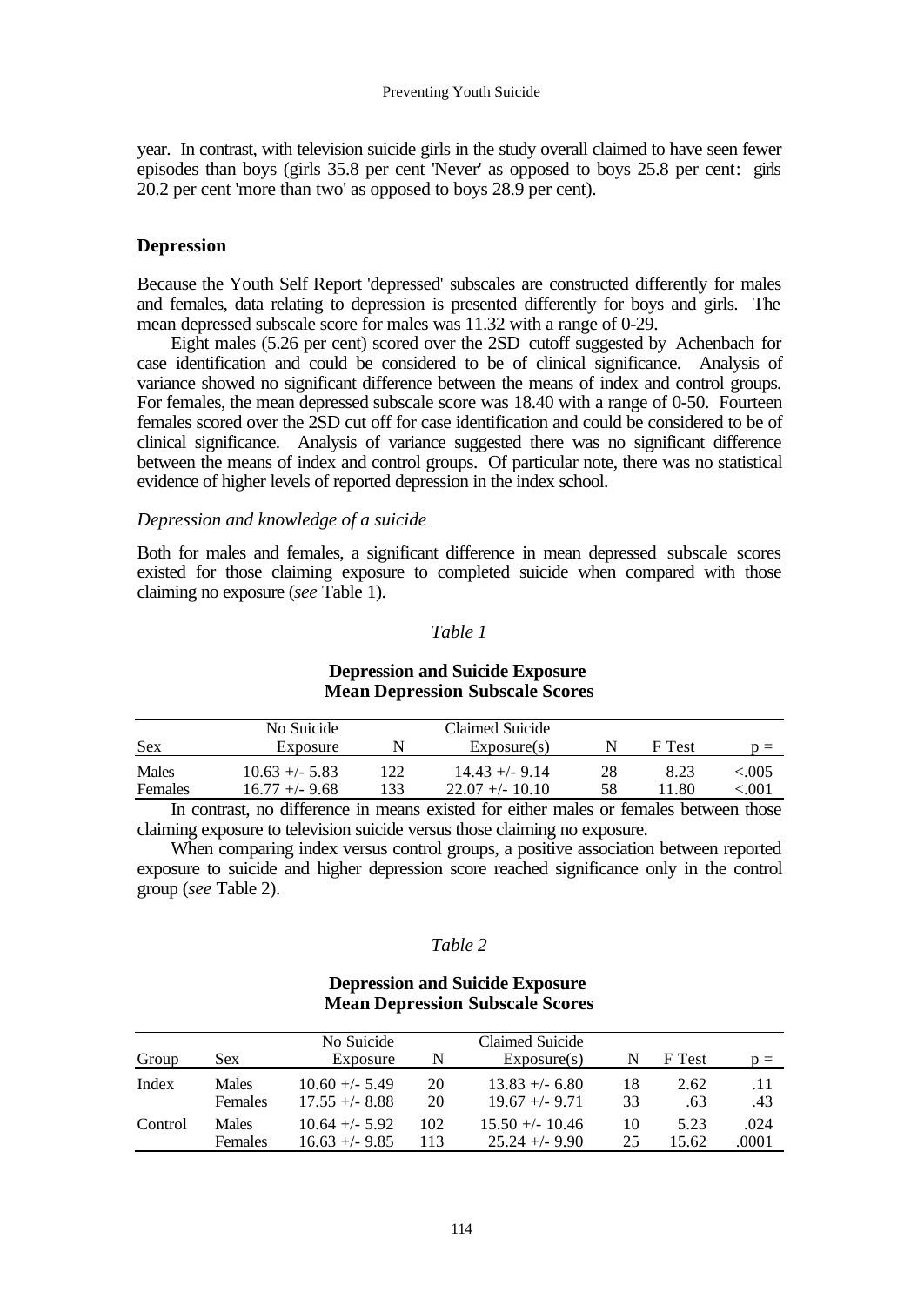# *Suicidal ideation*

Of students at the index school, 33.3 per cent claimed to have had suicidal thoughts at some time compared with 24.5 per cent for the controls. The difference did not reach statistical significance. The percentage of males claiming suicidal thoughts was lower overall but the difference did not reach statistical significance.

Overall, 12 of the boys claimed to think about suicide often as opposed to 15 of the girls. Of importance, 'frequent suicidal thought' as a question discriminated 8 out of 14 females defined as depressed (although the other 6 all claimed to have suicidal thoughts sometimes). Further, it discriminated 3 out of 8 males defined as depressed (of the other 5 only 2 admitted to having suicidal thoughts sometimes). Table 3 shows the mean depression subscale comparing 'no thoughts of suicide' with claimed 'thoughts of suicide'. Given that the YSR for girls aged 11 to 18 contains the question on suicidal thoughts as part of the depression subscale, the scores on this one question were removed from the subscale prior to analysis. Analysis of variance shows the difference in means to be statistically significant to both male and female groups to the .01 level (Scheffe).

# *Suicidal thoughts and reported exposure to suicide*

A significant association existed between claimed exposure to completed suicide and reported suicidal thoughts for the group as a whole. Surprisingly the association was greater within the control group, results at the index school not reaching significance.

# *Table 3*

# **Depression and Suicide Thoughts Mean Depression Subscale Scores**

|         | No Thoughts      |     | Claimed<br>Thoughts |    |        |       |
|---------|------------------|-----|---------------------|----|--------|-------|
| Sex     | of Suicide       |     | of Suicide          |    | F Test | $n =$ |
| Males   | $10.05 +/- 5.89$ | 118 | $15.74 + - 6.41$    | 34 | 23.62  | .0001 |
| Females | $14.80 + - 8.25$ | 133 | $26.40 + -9.43$     | 60 | 74.80  | .0001 |

# *Deliberate self-harm*

Of the total population of students, 4.3 per cent claimed to deliberately hurt or try to kill themselves often and 11.7 per cent claimed to deliberately hurt or try to kill themselves sometimes. There was no sex difference (26 males and 30 females overall claimed to hurt or try to kill themselves at some time). There was no association between deliberate selfharm and being at the index school.

# *Deliberate self-harm and reported exposure to suicide*

A strong association was found to exist between reported exposure to completed suicide and deliberate self-harm. Although more females reported deliberate self-harm and exposure to suicide more commonly than males, the association between these items was not significant for females.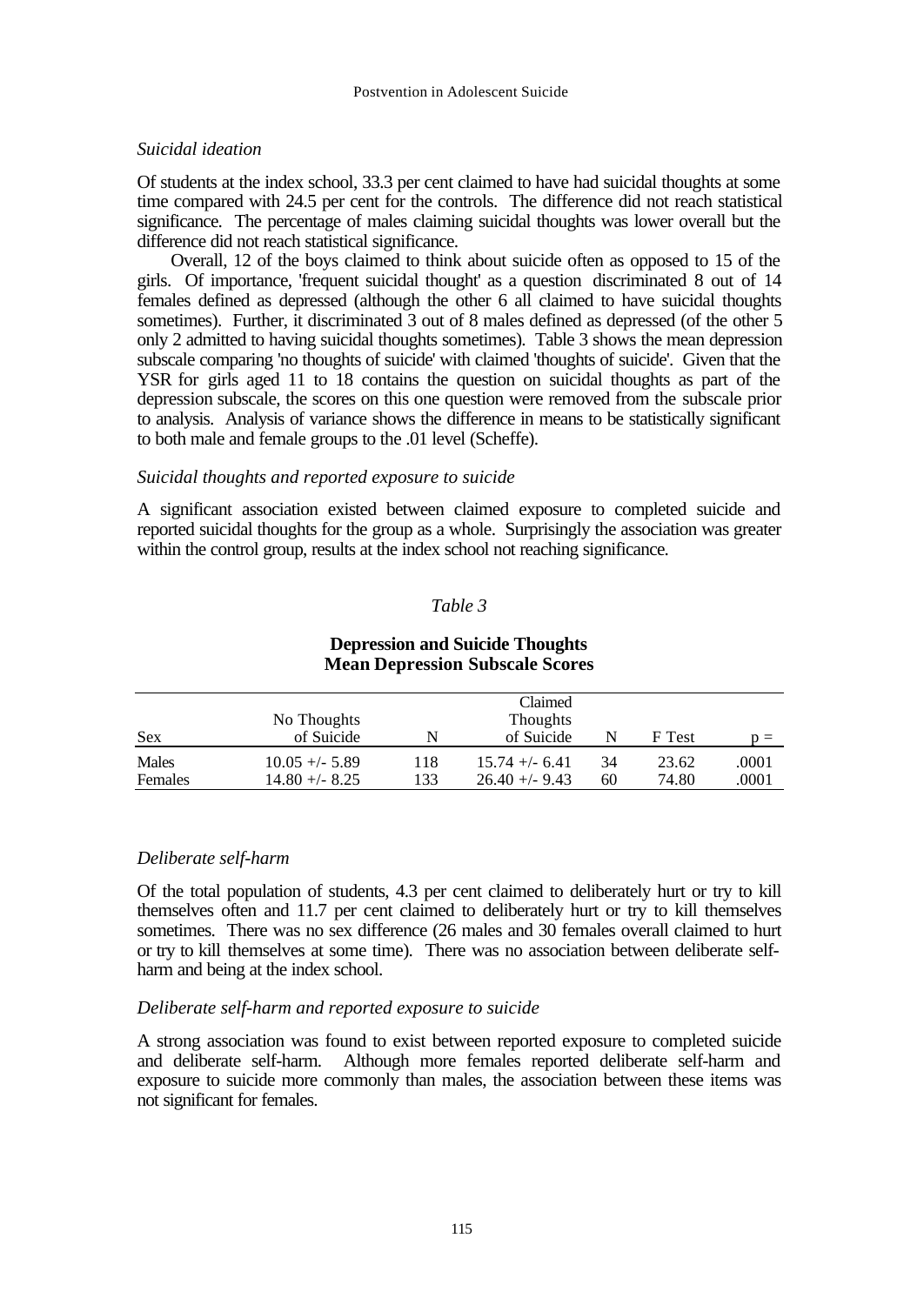A strong association between experience of suicide and claimed acts of deliberate selfharm existed at control schools but such a statistical association did not exist at the index school.

A strong association existed between claimed experience of suicide on television and deliberate self-harm. As with completed suicide, the association was stronger for males than females. The numbers were too small for between school comparison.

# *Deliberate self-harm and suicidal ideation*

A strong association was found between claimed acts of deliberate self-harm and thoughts of suicide both for males and for females. A similar association was also found for the index group and controls.

# *Deliberate self-harm and depression*

Table 4 shows the mean depression subscale scores comparing to deliberate self-harm with 'claimed deliberate self-harm'. As the question on deliberate self-harm is part of the depression subscale of the YSR for girls aged 11-18, responses to this question were removed from the subscale prior to analysis. Analysis of variance shows the difference in means to be statistically significant for both male and female groups to the .01 level (Scheffe).

# *Table 4*

| <b>Sex</b>       | No<br>deliberate                     | N          | Claimed<br>deliberate                 |          |                |                |
|------------------|--------------------------------------|------------|---------------------------------------|----------|----------------|----------------|
|                  | self-harm                            |            | self-harm                             |          | F Test         | $\mathbf{p} =$ |
| Males<br>Females | $10.31 +/- 5.87$<br>$15.95 + - 8.39$ | 127<br>164 | $16.48 + - 6.86$<br>$28.55 + (-9.20)$ | 25<br>29 | 21.81<br>54.02 | .0001<br>.0001 |

### **Depression and Deliberate Self-Harm Mean Depression Subscale Scores**

Positive responses ('Sometimes' and 'Often') to the question on deliberate self-harm for females correctly 'identified' 10 out of the 14 cases of depression missing four who denied such acts. A further 19 cases were 'identified' as false positives though six of those had scores in excess of 31.

Similarly for males, positive responses ('Sometimes' and 'Often') to the question on deliberate self-harm correctly identified four out of the eight cases of depression, missing four who denied such acts. A further 20 cases were identified false positives though eight of those had scores in excess of 17.

In summary, although more adolescents reported exposure to suicide at the index school, this was not associated with higher levels of depression or deliberate self-harm despite a slight increase in the number of those with thoughts about suicide, particularly among female students. Hypothesis 1 was sustained while Hypothesis 2 was not. Strong associations were shown to exist between depression, deliberate self-harm, suicidal ideation for the study and comparison groups taken as a whole, thus confirming the previous reports. In addition strong associations existed between these latter three and claimed exposure to suicide for the study and comparison groups taken as a whole, though this was not so at the index school. We believe that the evidence points to a group existing in each of the schools who report themselves as depressed and suicidal. This group could be called 'vulnerable' or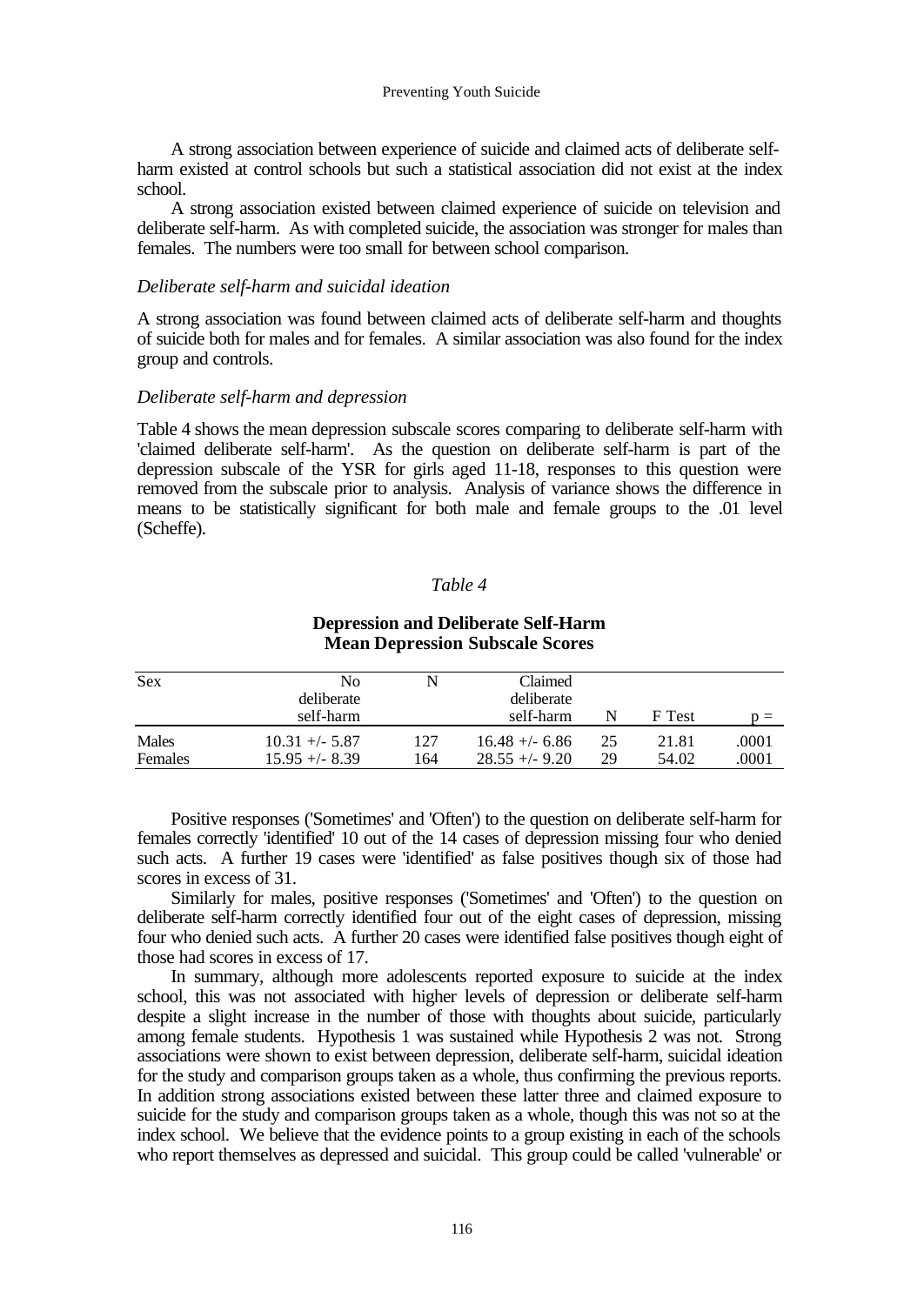'at risk', and they appear to be more prone to awareness of a completed suicide than other students. We would further postulate that they are then placed at an increased risk for acting out suicidal impulses. We would postulate that what occurred at the index school was that this vulnerable group was supplemented by the large number of other students knowing about the deaths in their school. This additional group certainly then had thoughts about suicide, but levels of depression and acting out of impulses did not occur (or probably, more accurately, did not already exist) thus accounting for the lack of associations with suicidal ideation in results from the index school.

Despite the fact that we had studied year 10 students, it was clear that completed suicide had an impact in increasing the level of suicidal thoughts in other years within the school. The questionnaire appeared to be of value in discriminating those who in addition were part of what we have termed a vulnerable group.

# **The Second Study**

As the results of the first study became available, a completed suicide (a girl aged 16) occurred in another secondary school in Adelaide. Within days, the family had been referred to the author for grief work. As part of their search for understanding of why the suicide might have occurred, they offered the girl's personal diary, an audiotape made on the evening prior to her death, and several hundred scribbled notes passed between students in her class which had been hoarded. The search for understanding with this particular girl is the subject of other work (in preparation), but the postvention work will be presented here.

From the diary and the notes, a wide circle of named friends emerged. This list was discussed with the year 11 coordinator at the school and several other names of close friends or school mates were added. The parents of these 24 students were sent a letter requesting permission to meet with the students for assessment and some grief work. Nineteen students were then asked individually to attend the first session with the author, two Southern CAMHS staff and the year coordinator. At the end of this two-hour group session, the students were requested to complete the questionnaire used in the first study.

It was the combined opinion of the professionals that 10 students were struggling with their grief or for one reason or another might fit into the vulnerable group who might be influenced by the suicide. Scoring of the questionnaire confirmed 4 of those 10 students as being of serious concern. Further individual discussion with the adolescent or their parents showed that one of these students had attempted suicide by gassing on the day after her friend's death, one had a history of attempted suicide and several days subsequent to her friend's death attempted to suicide by overdose, and a third student had been part of a suicide pact with the deceased girl. The fourth student appears to have been severely depressed for some months, but this was most likely related to her having Turner's Syndrome which had left her physical development way behind her peers. Her depression had been exacerbated by the death of what was possibly only a rather distant friend. Parents of the four 'vulnerable' students were encouraged to seek expert counselling help for their adolescents. Parents of the six other students 'diagnosed' as struggling were informed (with the permission of the adolescent) of the results of the group session and questionnaire and told what signs might lead them to suspect the need for counselling. Parents of the other students were reassured that the grief process appeared to be going well.

Subsequently, a number of other students from the same school year identified themselves as struggling, and as having some resentment that they had been left out of the initial process. They were interviewed and completed the questionnaire. None were identified or confirmed as 'vulnerable'.

Teachers from the school who had taught the deceased girl also struggled with the grief process and the complexities of returning the school to a learning environment. A group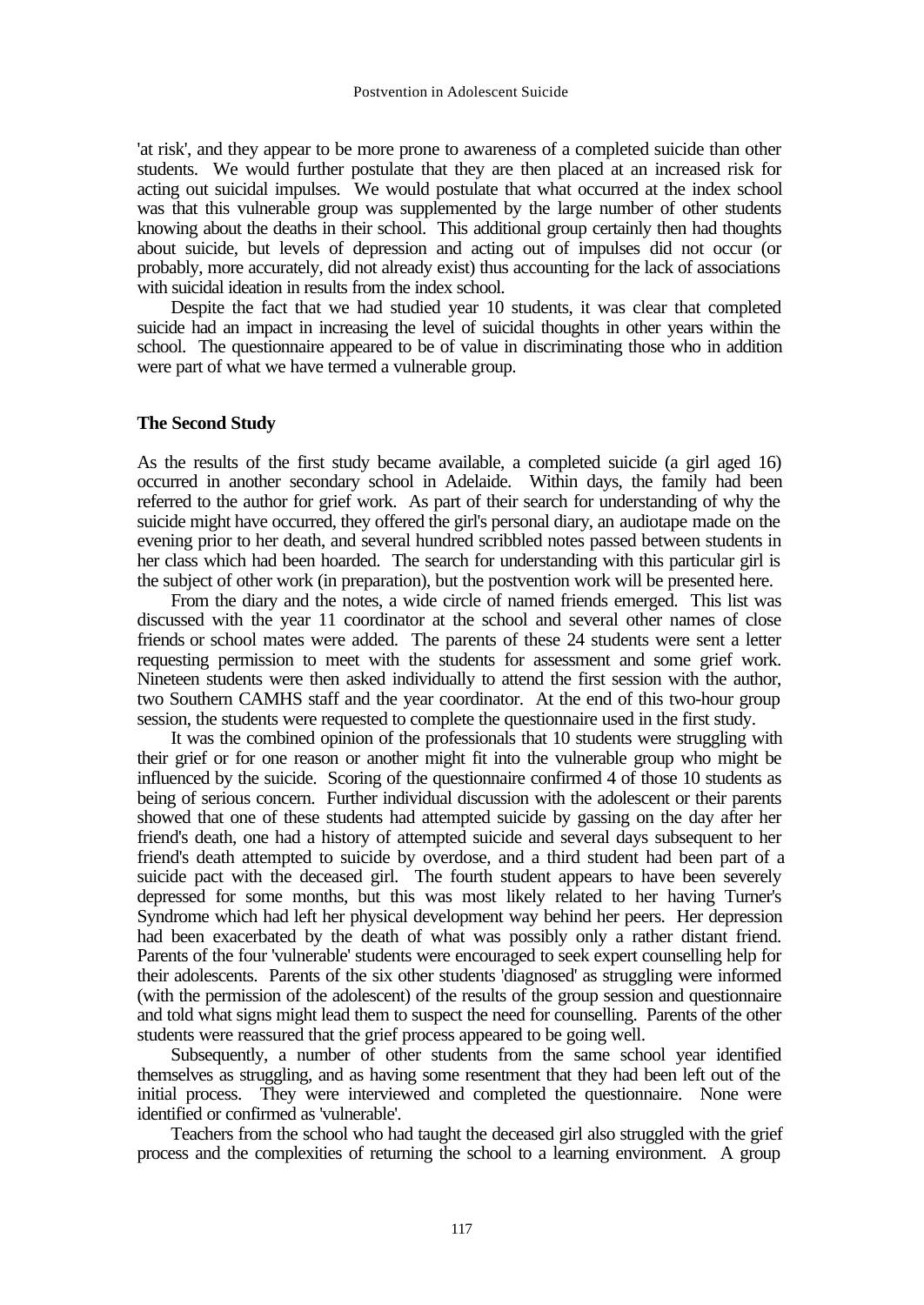session with 32 teachers and 6 Southern CAMHS staff seemed to be of assistance in this and was followed by some months of monitoring the school environment with the principal and year coordinators. No further attempted or completed suicides have occurred in the school in the subsequent 15 months.

# *Links*

During the second clinical process and in the follow up to the first, it became clear that a number of students from both schools where suicides occurred had known one another either directly or through friends. A number of incidental clinical referrals have added students and other schools to the possible network connections. Figure 2 shows the minimum links which have come to light. The large circles represent different schools. Individual adolescents are represented by single initials (those underlined have been assessed and/or in personal therapy with the author). Dates represent the year of a completed suicide.

#### *Figure 2*

# **Contagion in Adolescent Suicide**



S . . . from school 4 (who suicided in 1987) had a sister K . . . who sat behind J . . . in class at school 1. J... (who suicided in 1988) had been friendly with  $N_{1}$ ...,  $H_{1}$ ... and  $J_{1}$ ... from school 3 (all from the same class).  $N_{\text{max}}$  attempted suicide after she was dropped by the other  $H_1$ . . . at school 3. J... (school 3) also attempted suicide about the same time. E... (from school 3) was in the same class as the others and, due to unbearable teasing for her good academic performance, was moved to school 2.